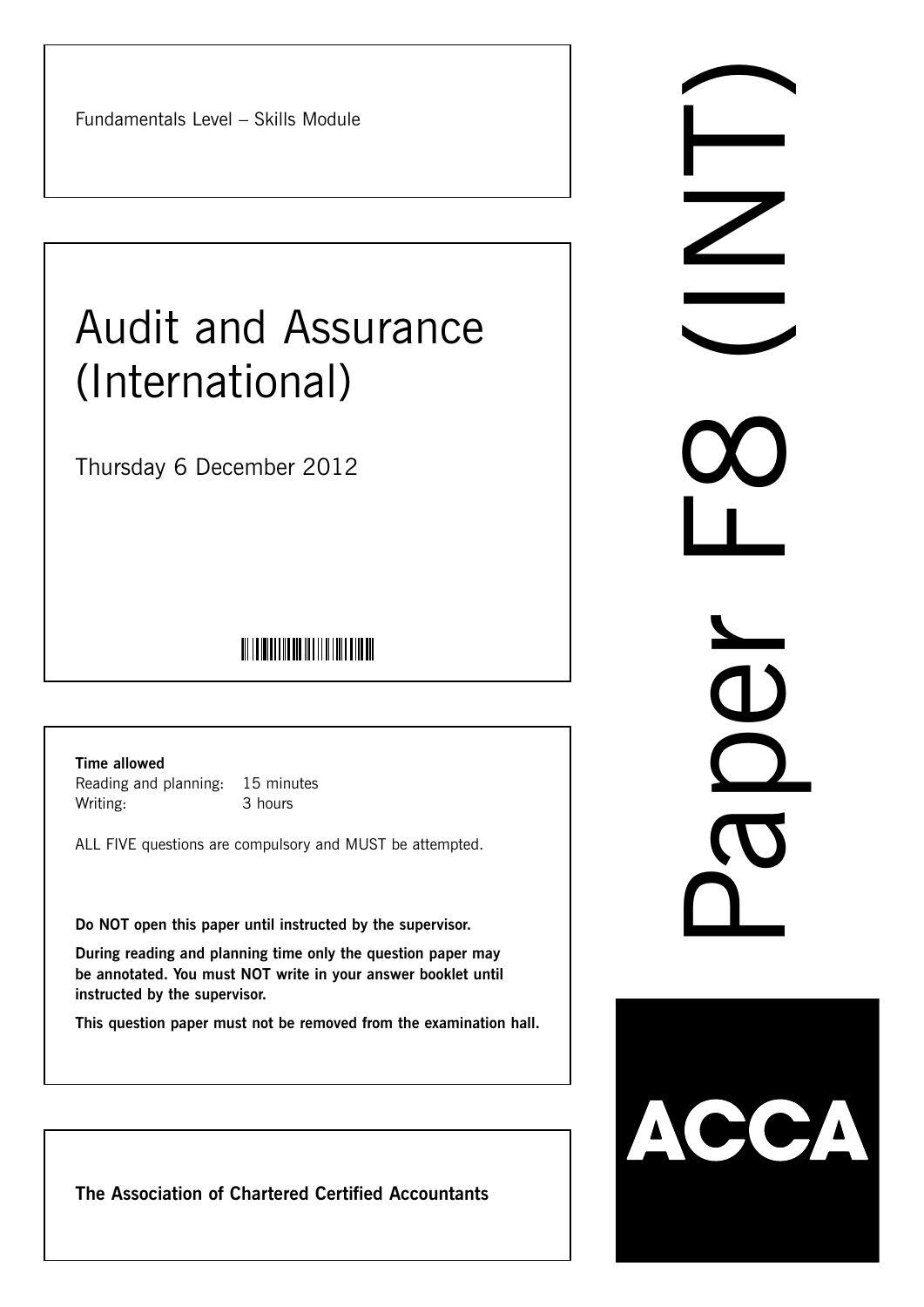# **ALL FIVE questions are compulsory and MUST be attempted**

**1** Lily Window Glass Co (Lily) is a glass manufacturer, which operates from a large production facility, where it undertakes continuous production 24 hours a day, seven days a week. Also on this site are two warehouses, where the company's raw materials and finished goods are stored. Lily's year end is 31 December.

Lily is finalising the arrangements for the year-end inventory count, which is to be undertaken on 31 December 2012. The finished windows are stored within 20 aisles of the first warehouse. The second warehouse is for large piles of raw materials, such as sand, used in the manufacture of glass. The following arrangements have been made for the inventory count:

The warehouse manager will supervise the count as he is most familiar with the inventory. There will be ten teams of counters and each team will contain two members of staff, one from the finance and one from the manufacturing department. None of the warehouse staff, other than the manager, will be involved in the count.

Each team will count an aisle of finished goods by counting up and then down each aisle. As this process is systematic, it is not felt that the team will need to flag areas once counted. Once the team has finished counting an aisle, they will hand in their sheets and be given a set for another aisle of the warehouse. In addition to the above, to assist with the inventory counting, there will be two teams of counters from the internal audit department and they will perform inventory counts.

The count sheets are sequentially numbered, and the product codes and descriptions are printed on them but no quantities. If the counters identify any inventory which is not on their sheets, then they are to enter the item on a separate sheet, which is not numbered. Once all counting is complete, the sequence of the sheets is checked and any additional sheets are also handed in at this stage. All sheets are completed in ink.

Any damaged goods identified by the counters will be too heavy to move to a central location, hence they are to be left where they are but the counter is to make a note on the inventory sheets detailing the level of damage.

As Lily undertakes continuous production, there will continue to be movements of raw materials and finished goods in and out of the warehouse during the count. These will be kept to a minimum where possible.

The level of work-in-progress in the manufacturing plant is to be assessed by the warehouse manager. It is likely that this will be an immaterial balance. In addition, the raw materials quantities are to be approximated by measuring the height and width of the raw material piles. In the past this task has been undertaken by a specialist; however, the warehouse manager feels confident that he can perform this task.

# **Required:**

**(a) For the inventory count arrangements of Lily Window Glass Co:**

- **(i) Identify and explain SIX deficiencies; and**
- **(ii) Provide a recommendation to address each deficiency.**

The total marks will be split equally between each part (12 marks)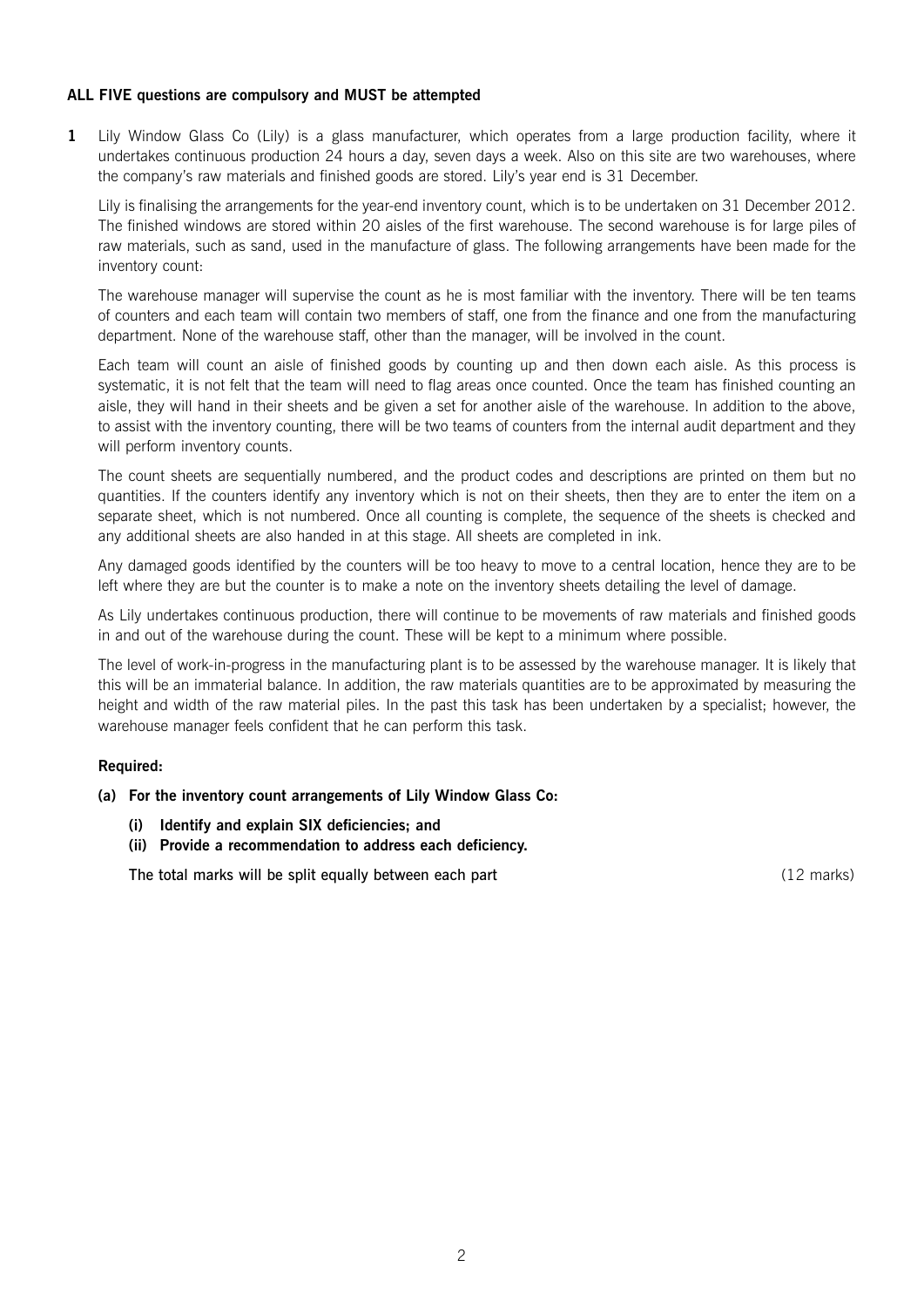You are the audit senior of Daffodil & Co and are responsible for the audit of inventory for Lily. You will be attending the year-end inventory count on 31 December 2012.

In addition, your manager wishes to utilise computer-assisted audit techniques for the first time for controls and substantive testing in auditing Lily Window Glass Co's inventory.

# **Required:**

- **(b) Describe the procedures to be undertaken by the auditor DURING the inventory count of Lily Window Glass Co in order to gain sufficient appropriate audit evidence.** (6 marks) (6 marks)
- **(c) For the audit of the inventory cycle and year-end inventory balance of Lily Window Glass Co:**
	- **(i) Describe FOUR audit procedures that could be carried out using computer-assisted audit techniques (CAATS);**
	- **(ii) Explain the potential advantages of using CAATs; and**
	- **(iii) Explain the potential disadvantages of using CAATs.**

The total marks will be split equally between each part (12 marks)

**(30 marks)**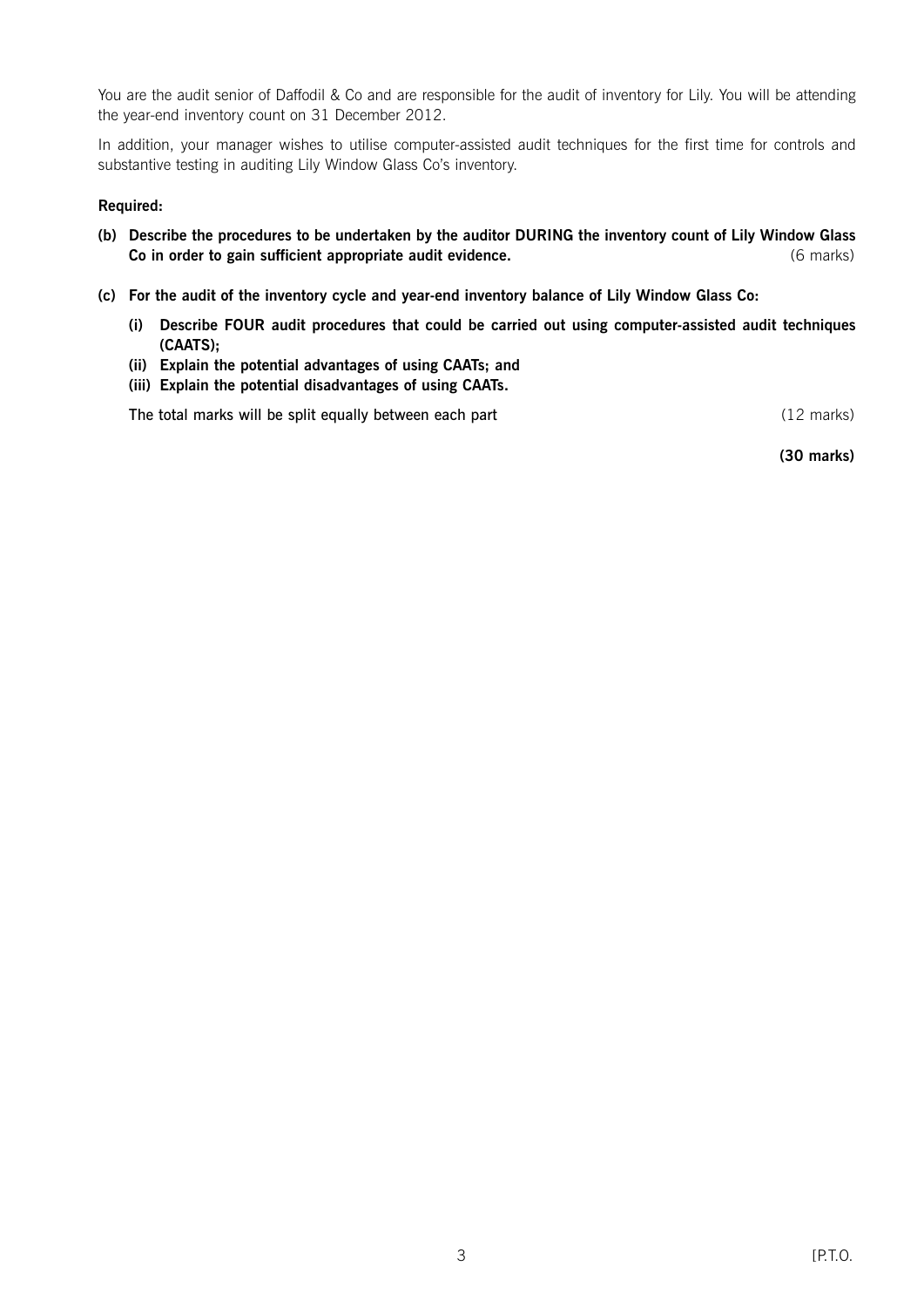**2 (a)** In order for auditors to operate effectively and to provide an opinion on an entity's financial statements, they are given certain rights.

#### **Required:**

**State THREE rights of an auditor, excluding those related to resignation and removal.** (3 marks)

**(b)** ISA 315 *Identifying and Assessing the Risks of Material Misstatement through Understanding the Entity and Its Environment* requires auditors to obtain an understanding of control activities relevant to the audit.

Control activities are the policies and procedures that help ensure that management directives are carried out; and which are designed to prevent and detect fraud and error occurring. An example of a control activity is the maintenance of a control account.

#### **Required:**

**Apart from maintenance of a control account, explain FOUR control activities a company may undertake to prevent and detect fraud and error.** *All and the set of the set of the set of the set of the set of the set of the set of the set of the set of the set of the set of the set of the set of the set of the set of the set o* 

**(c) Describe THREE limitations of external audits.** (3 marks)

**(10 marks)**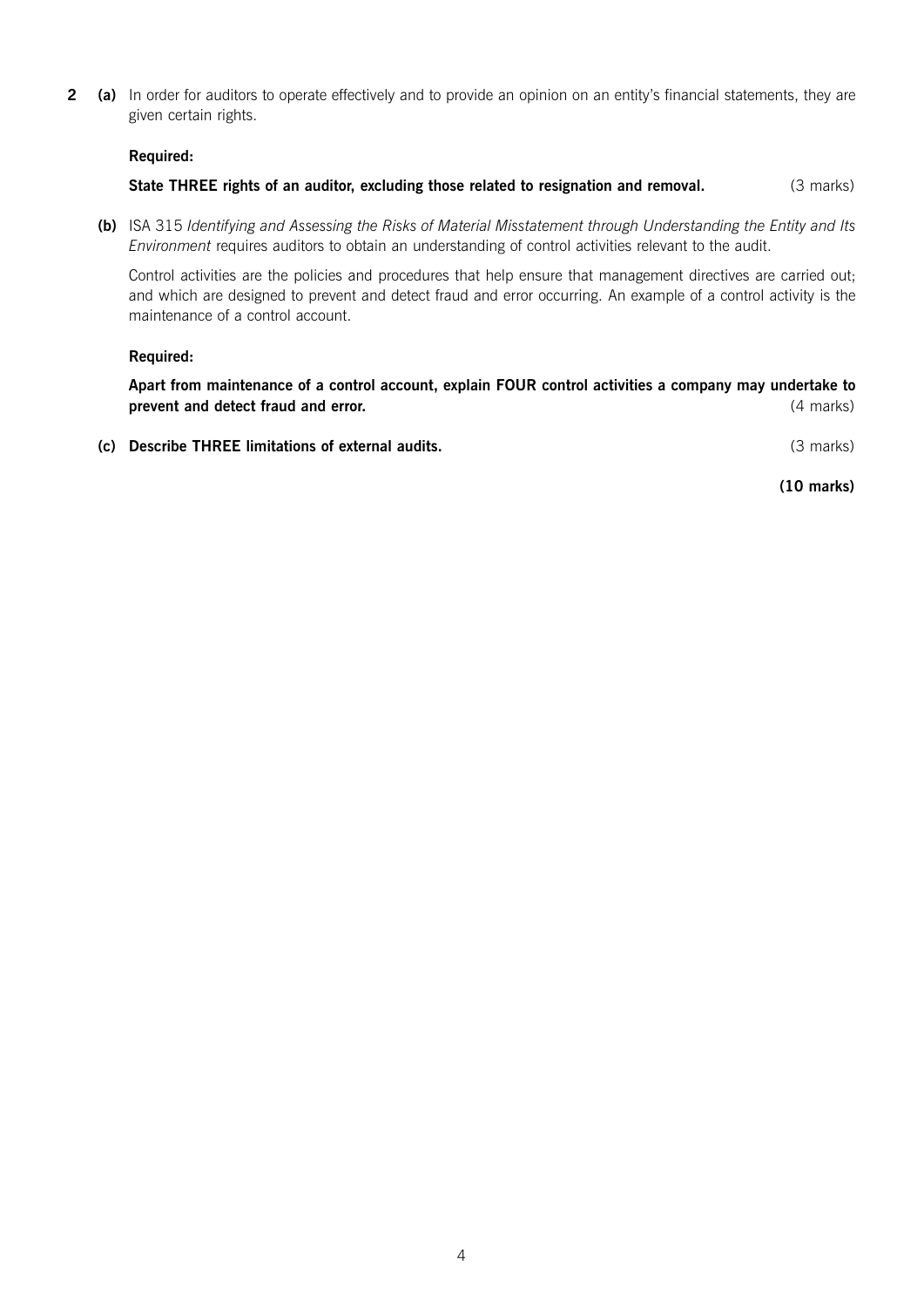**3** Sunflower Stores Co (Sunflower) operates 25 food supermarkets. The company's year end is 31 December 2012. The audit manager and partner recently attended a planning meeting with the finance director and have provided you with the planning notes below.

You are the audit senior, and this is your first year on this audit. In order to familiarise yourself with Sunflower, the audit manager has asked you to undertake some research in order to gain an understanding of Sunflower, so that you are able to assist in the planning process. He has then asked that you identify relevant audit risks from the notes below and also consider how the team should respond to these risks.

Sunflower has spent  $$1·6$  million in refurbishing all of its supermarkets; as part of this refurbishment programme their central warehouse has been extended and a smaller warehouse, which was only occasionally used, has been disposed of at a profit. In order to finance this refurbishment, a sum of \$1·5 million was borrowed from the bank. This is due to be repaid over five years.

The company will be performing a year-end inventory count at the central warehouse as well as at all 25 supermarkets on 31 December. Inventory is valued at selling price less an average profit margin as the finance director believes that this is a close approximation to cost.

Prior to 2012, each of the supermarkets maintained their own financial records and submitted returns monthly to head office. During 2012 all accounting records have been centralised within head office. Therefore at the beginning of the year, each supermarket's opening balances were transferred into head office's accounting records. The increased workload at head office has led to some changes in the finance department and in November 2012 the financial controller left. His replacement will start in late December.

# **Required:**

- **(a) List FIVE sources of information that would be of use in gaining an understanding of Sunflower Stores Co, and for each source describe what you would expect to obtain. 1998 1999 1999 1999 1999 1999 1999 1999 1999 1999 1999 1999 1999 1999 1999 1999 1999 1999 1999 1999 1999 1999 199**
- **(b) Using the information provided, describe FIVE audit risks and explain the auditor's response to each risk in planning the audit of Sunflower Stores Co.** (10 marks) (10 marks)
- **(c)** The finance director of Sunflower Stores Co is considering establishing an internal audit department.

# **Required:**

**Describe the factors the finance director should consider before establishing an internal audit department.**

(5 marks)

**(20 marks)**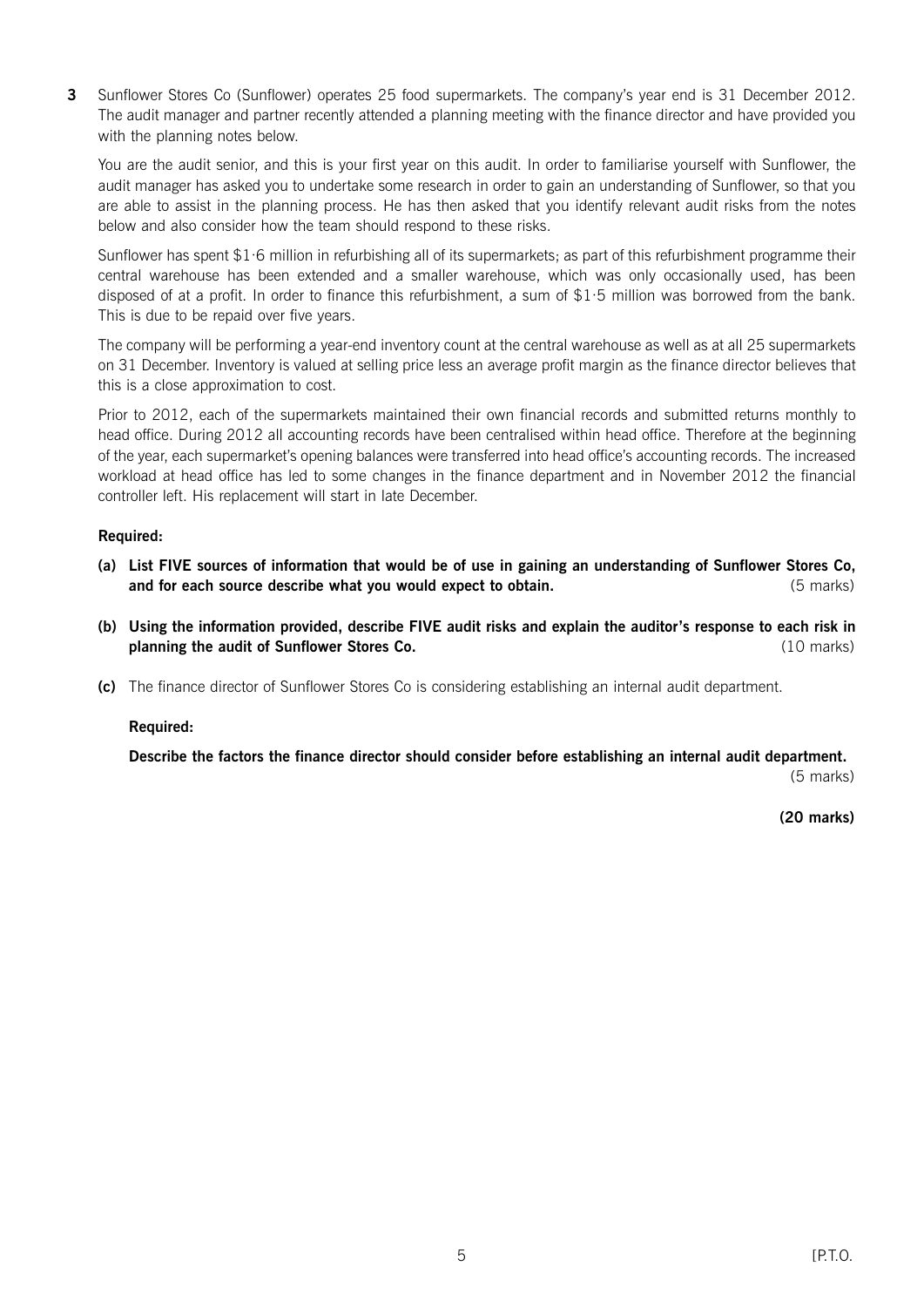# **4 (a) Identify and explain each of the FIVE fundamental principles contained within ACCA's** *Code of Ethics and Conduct.* (5 marks)

**(b)** Rose Leisure Club Co (Rose) operates a chain of health and fitness clubs. Its year end was 31 October 2012. You are the audit manager and the year-end audit is due to commence shortly. The following three matters have been brought to your attention.

#### **(i)** Trade payables and accruals

Rose's finance director has notified you that an error occurred in the closing of the purchase ledger at the year end. Rather than it closing on 1 November, it accidentally closed one week earlier on 25 October. All purchase invoices received between 25 October and the year end have been posted to the 2013 year-end purchase ledger. (6 marks)

#### **(ii)** Receivables

Rose's trade receivables have historically been low as most members pay monthly in advance. However, during the year a number of companies have taken up group memberships at Rose and hence the receivables balance is now material. The audit senior has undertaken a receivables circularisation for the balances at the year end; however, there are a number who have not responded and a number of responses with differences. (5 marks)

#### **(iii)** Reorganisation

The company recently announced its plans to reorganise its health and fitness clubs. This will involve closing some clubs for refurbishment, retraining some existing staff and disposing of some surplus assets. These plans were agreed at a board meeting in October and announced to their shareholders on 29 October. Rose is proposing to make a reorganisation provision in the financial statements. (4 marks)

#### **Required:**

**Describe substantive procedures you would perform to obtain sufficient and appropriate audit evidence in relation to the above three matters.**

Note: The mark allocation is shown against each of the three matters above.

**(20 marks)**